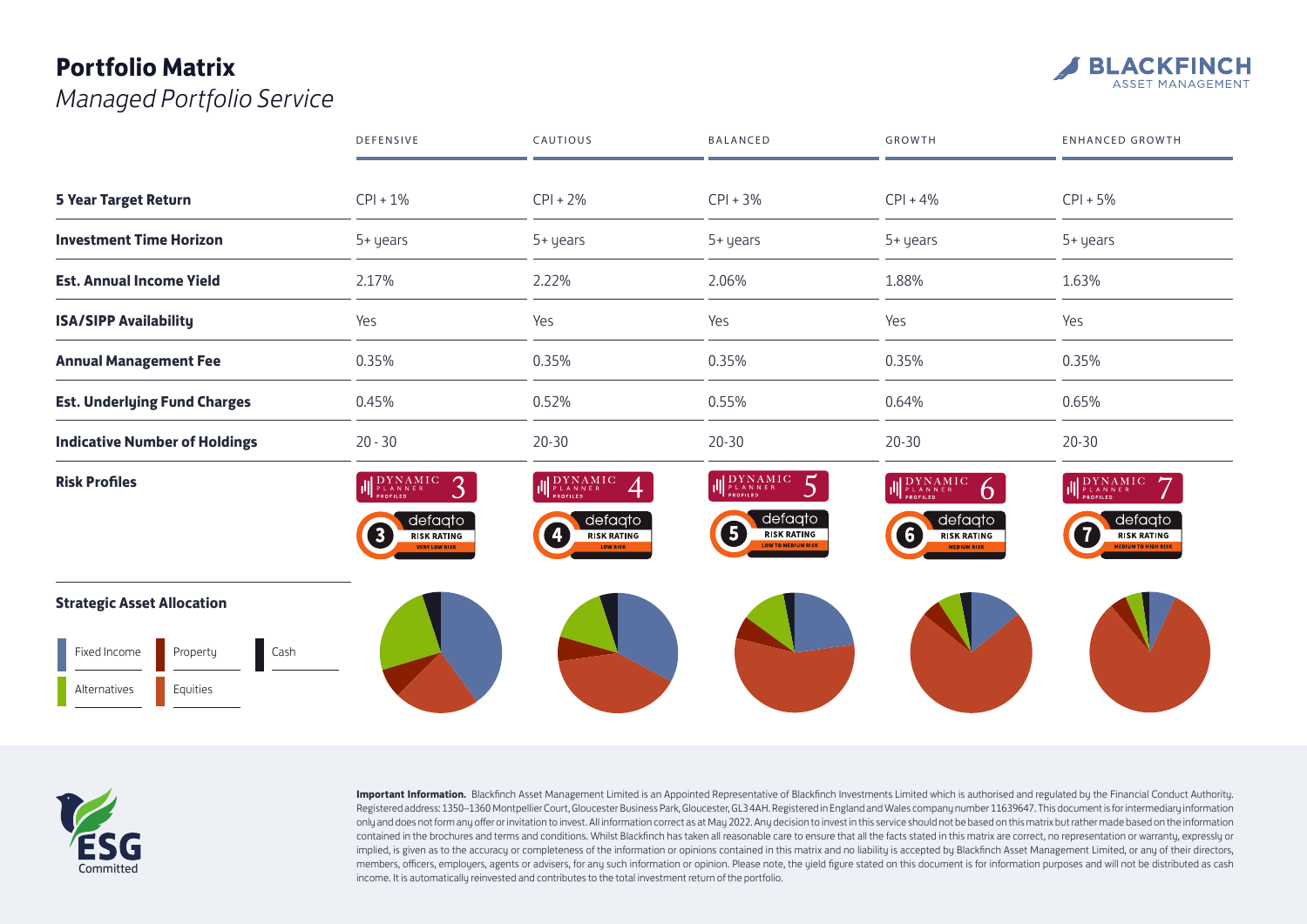## **Portfolio Matrix**  *Unitised Funds (S Class)*



|                                        | VT BLACKFINCH DEFENSIVE                                    | VT BLACKFINCH CAUTIOUS                                                                                                              | VT BLACKFINCH BALANCED                                         | <b>VT BLACKFINCH INCOME</b>                                                                                |
|----------------------------------------|------------------------------------------------------------|-------------------------------------------------------------------------------------------------------------------------------------|----------------------------------------------------------------|------------------------------------------------------------------------------------------------------------|
| <b>Target Return</b>                   | $CPI + 1\%$ (over a rolling 5-year period)                 | $CPI + 2\%$ (over a rolling 5-year period)                                                                                          | $CPI + 3%$ (over a rolling 5-year period)                      | 3.5% per annum                                                                                             |
| <b>Fund ISIN Number</b>                | GB00BLF82B02                                               |                                                                                                                                     | GB00BLF82K92                                                   | GB00BLF82M17                                                                                               |
| <b>Fund SEDOL Code</b>                 | BLF82B0                                                    | BLF82D2                                                                                                                             | BLF82K9<br>Income & Accumulation<br>Yes<br>2.06%               | BLF82M1<br>Income & Accumulation<br>Yes<br>3.42%                                                           |
| <b>Share Class Available</b>           | Income & Accumulation                                      | Income & Accumulation                                                                                                               |                                                                |                                                                                                            |
| <b>ISA/SIPP Availability</b>           | Yes                                                        | Yes                                                                                                                                 |                                                                |                                                                                                            |
| <b>Est. Annual Income Yield</b>        | 2.17%                                                      | 2.22%                                                                                                                               |                                                                |                                                                                                            |
| <b>Annual Management Fee (S Class)</b> | 0.55%                                                      | 0.55%                                                                                                                               | 0.55%                                                          | 0.55%                                                                                                      |
| <b>Est. Underlying Fund Charges</b>    | 0.44%                                                      | 0.52%                                                                                                                               | 0.55%                                                          | 0.65%                                                                                                      |
| <b>Indicative Number of Holdings</b>   | $20 - 30$                                                  | $20 - 30$                                                                                                                           | $20 - 30$                                                      | $20 - 30$                                                                                                  |
| <b>Risk Profiles</b>                   | IL PLANNER<br>3                                            | $\begin{array}{c} \parallel\parallel \begin{array}{c} {\rm DYNAMIC}\\ {\rm p_{\rm LANNER}}\\ {\rm proflueb}\end{array} \end{array}$ | <b>II</b> DYNAMIC                                              | 5<br>$\begin{array}{lllllll} {\displaystyle {\rm DYNAMIC} \atop {}_{\rm P\ L\ A\ N\ N\ E\ R}} \end{array}$ |
|                                        | defagto<br>8<br><b>RISK RATING</b><br><b>VEDY LOW DISK</b> | defaqto<br>Ø<br><b>RISK RATING</b><br><b>LOW RISK</b>                                                                               | defaqto<br>6<br><b>RISK RATING</b><br><b>OW TO MEDIUM RISK</b> | defagto<br>$\vert \bm{4} \vert$<br><b>RISK RATING</b><br><b>LOW RISK</b>                                   |
| <b>Strategic Asset Allocation</b>      |                                                            |                                                                                                                                     |                                                                |                                                                                                            |
| Fixed Income<br>Cash<br>Property       |                                                            |                                                                                                                                     |                                                                |                                                                                                            |
| Equities<br>Alternatives               |                                                            |                                                                                                                                     |                                                                |                                                                                                            |

Important Information. Blackfinch Asset Management Limited is an Appointed Representative of Blackfinch Investments Limited which is authorised and regulated by the Financial Conduct Authority. Registered address: 1350–1360 Montpellier Court, Gloucester Business Park, Gloucester, GL3 4AH. Registered in England and Wales company number 11639647. This document is for intermediary information only and does not form any offer or invitation to invest. All information correct as at May 2022. Any decision to invest in this service should not be based on this matrix but rather made based on the information contained in the brochures and terms and cond Whilst Blackfinch has taken all reasonable care to ensure that all the facts stated in this matrix are correct, no representation or warranty, expressly or implied, is given as to the accuracy or completeness of the inform opinions contained in this matrix and no liability is accepted by Blackfinch Asset Management Limited, or any of their directors, members, officers, employers, agents or advisers, for any such information or opinion. Pleas the yield figure stated on this document is for information purposes and will not be distributed as cash income. It is automatically reinvested and contributes to the total investment return of the portfolio.

This document is for intermediary information only. Target returns are net of AMC and OCF. Data is as at May 2022. For current information please consult the latest fact sheet.